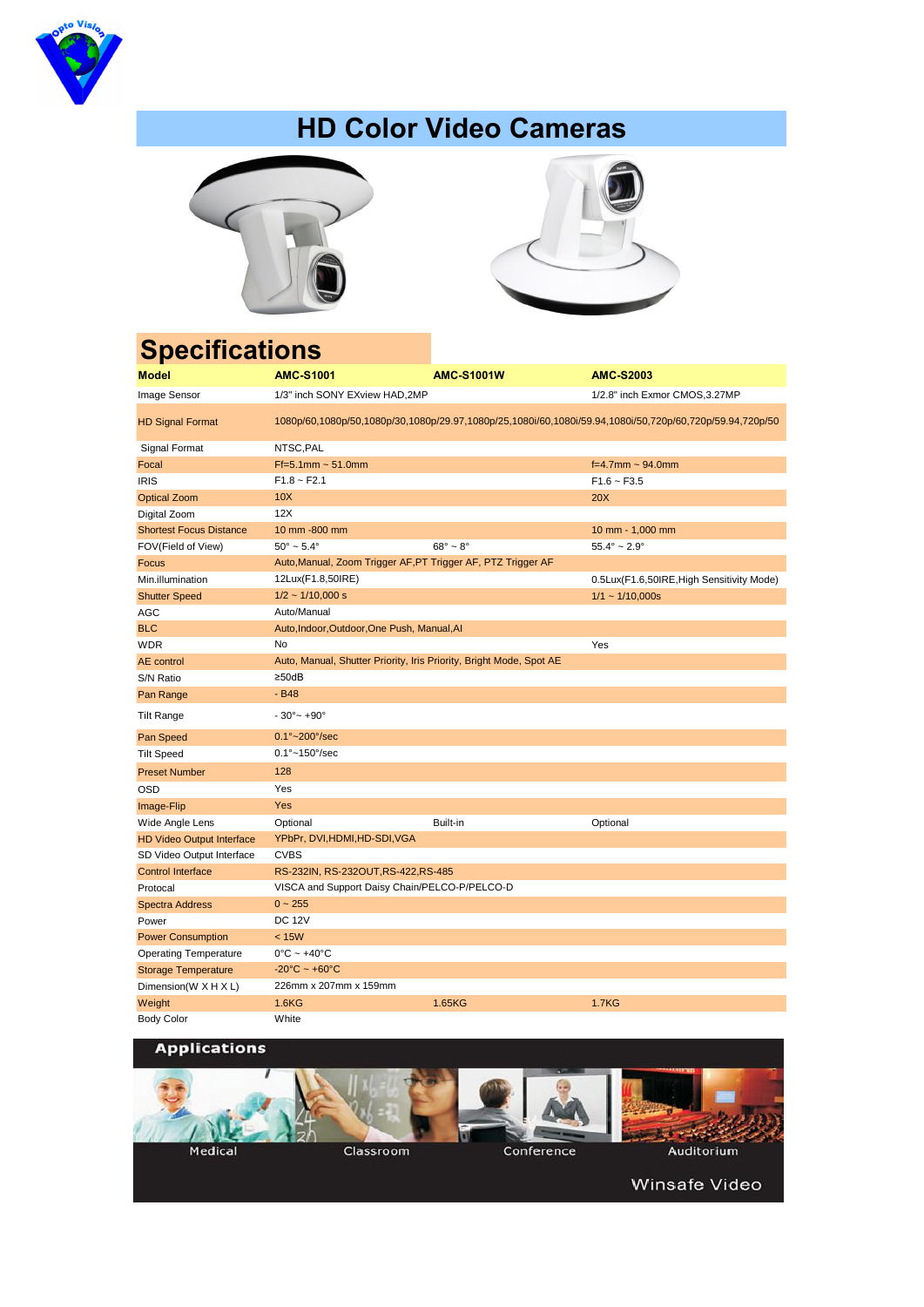**New Design of PTZ mechanism with higher precision and reliability**



| <b>Magnification</b>      | Wide $0.45X$           |
|---------------------------|------------------------|
| Lens Construction         | 2 elements in 2 groups |
| <b>Lens Diameter</b>      | 43 <sub>mm</sub>       |
| <b>Front-Fnd Diameter</b> | 62mm                   |
| Length                    | 30 <sub>mm</sub>       |
| Case                      | Alumimum               |
| Color                     | <b>Black</b>           |

### **Optional External Wide Angle Lens**



## **Various HD and SD Video output formats**

※ Up to 1080p/60(1080p/50) full HD video output:

※ Also support:1080p/30,1080p/29.97,1080p/25,1080i/60,1080i/59.94,1080i/50,720p/60,720p/59.94,720p/50 etc;

※ Simultaneous outputs of HD and SD videos

### **User-Friendly Operation Various video and control interfaces**

- ※ On-screen display menu with simple program
- ※ IR remote controller.



- ※ Video:YPbPr,DVI,HD-SDI,VGA,CVBS etc.
- ※ Control:RS232IN, RS-232OUT, RS-485 etc.



### **Full HD 1080P 60 video system providing surprising clear image**

- ※ 1/2.8" EXMOR CMOS image sensor, up to 3.27 mega pixel;
- ※ 20X optical,12X digital zoom for different shooting distance;
- ※ Optional built-in or external wide angle lens,providing wider view angle.



Wide Angle Lens

No Wide Angle Lens

**Smart AE Technology to effectively avoid the interference of complicated lights from projects, monitors etc.**



Smart AE